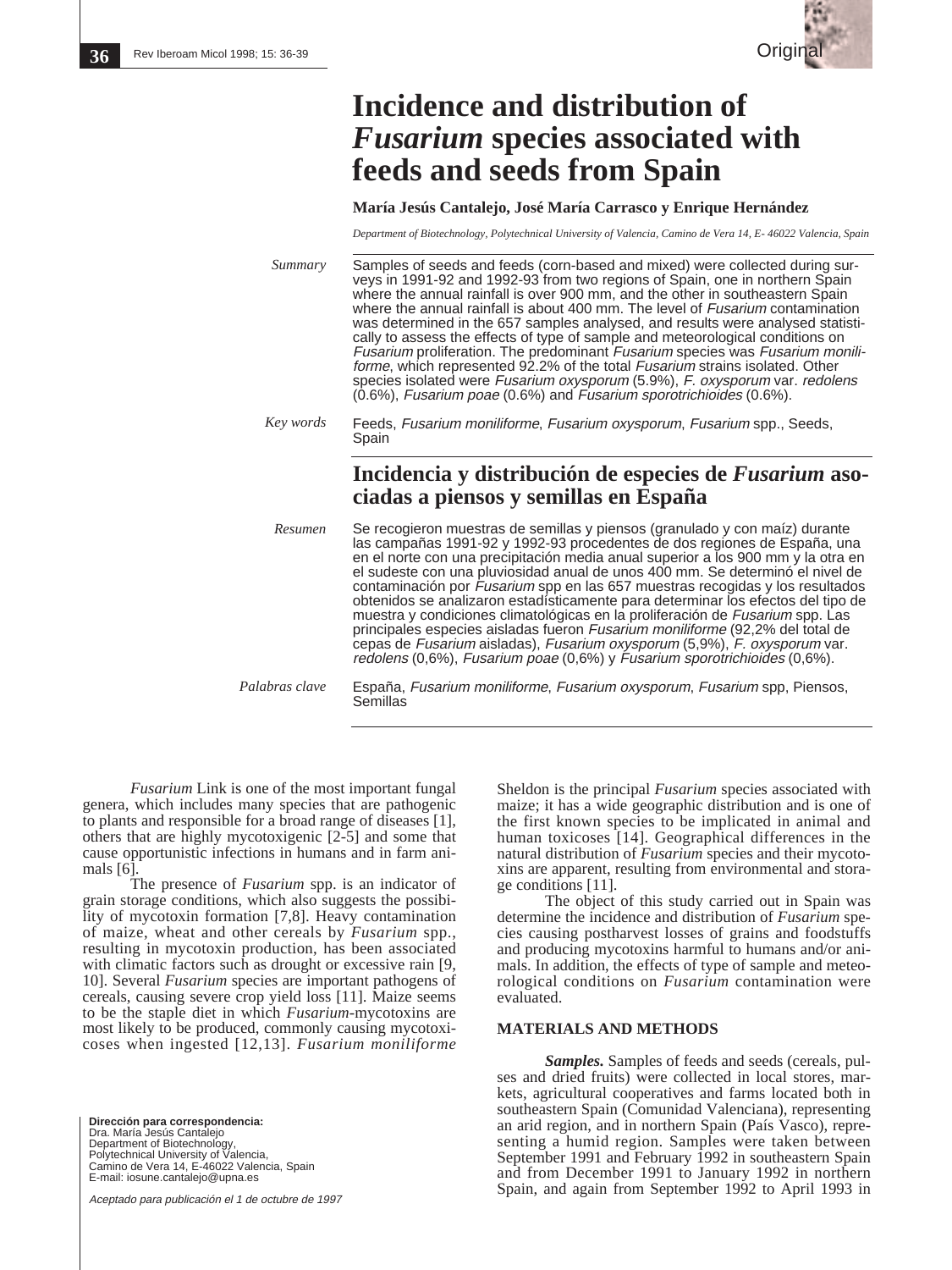southeastern Spain, and from September 1992 to February 1993 in northern Spain.

*Meteorological conditions.* Each time we took into account the climatic conditions prevailing in the regions under study (Table 1), and carried out the sample collection from the same places. Northern Spain has a mild oceanic climate, with average temperatures ranging from 8.5°C in January to 20°C in August and a mean annual rainfall of 1260 mm with more than 160 rainy days a year. Southeastern Spain has a Mediterranean climate, with an average temperature ranging from 9<sup>o</sup>C in January to 25°C in August and a mean rainfall of 400 mm, with extended dry seasons in the coarse of year. The climate may be cooler in the inner mountainous areas.

Table 1. Climatic data referred to both surveys in the regions under study.

| <b>MEAN CLIMATIC</b><br><b>CONDITIONS</b> |                | First Survey (1991-92) | Second Survey (1992-93) |                    |  |  |
|-------------------------------------------|----------------|------------------------|-------------------------|--------------------|--|--|
|                                           | Northern Spain | Southeastern Spain     | Northern Spain          | Southeastern Spain |  |  |
| Annual rainfall (mm)                      | 928.65         | 453.66                 | 1119.20                 | 325.60             |  |  |
| Annual Temperature (°C)                   | 12.88          | 17.22                  | 12.38                   | 17.29              |  |  |
| <b>Annual Relative</b><br>Humidity (%)    | 74.24          | 64.22                  | 78.56                   | 66.08              |  |  |

*Dilution plating.* The sample of feedstuffs was ground in a mortar and 10 g were suspended in 90 ml of sterile distilled water with 0.05% Tween 80 added. A 1 ml sample of this feed suspension was used to prepare a dilution series from 1:10 to 1:10 000. Based on preliminary tests, a 1 ml sample of the feedstuffs suspension of 1:100 dilution was uniformly dispensed over the surface of a potato dextrose agar (PDA), medium supplemented with 0.6% oxytetracycline hydrochloride and 0.01% Rose Bengal at pH 5.5, and cultures (five plates per suspension) were incubated at 28°C in darkness for 7 days.

Similarly, individual kernels from 50 g sample of grain were surface sterilized with commercial bleach (1% sodium hypochlorite), followed by two rinses in sterile distilled water. The sterilised material (10 grains per plate

and five plates per sample) were plated on the same medium, and incubated under the same conditions.

*Isolation and identification of* **Fusarium** *strains.* At the end of the incubation period, the plates were examined for the presence of suspected *Fusarium* colonies and transferred individually to modified Nash-Snyder medium [15,16], modified Czapek-Dox medium [16], oatmeal agar (OA) [17], carnation leaf agar (CLA) [18] and PDA [1].

*Fusarium* species were identified according to Booth [19] and Nelson *et al.* [16]. Representative isolates of each species isolated were grown from single conidia on Petri dishes of CLA [16] and on

**Table 2**. Distribution of Fusarium in the collected samples from northern and southeastern Spain classified by type of sample and survey.

| Type of sample                                              | Total No Samples / No Samples contaminated by <i>Fusarium</i> Sp. |                   |                     |                   |                       |                        |  |
|-------------------------------------------------------------|-------------------------------------------------------------------|-------------------|---------------------|-------------------|-----------------------|------------------------|--|
|                                                             | Southeastern Spain                                                |                   |                     | Northern Spain    |                       | $P^{\dagger}$          |  |
|                                                             | 1991-92                                                           | 1992-93           | 1991-92             | 1993-93           |                       |                        |  |
| <b>Total No.Samples</b><br>(ln %)                           | 90/23<br>(25.5%)                                                  | 229/47<br>(20.5%) | 85/25<br>$(29.4\%)$ | 253/59<br>(23.3%) | 657/154<br>$(23.4\%)$ | <b>NS</b>              |  |
| Total No. Feeds<br>Corn-based feeds                         | 45/11<br>26/10                                                    | 93/26<br>49/21    | 47/16<br>27/16      | 166/41<br>65/21   | 351/94<br>167/68      | <b>NS</b><br>$(*)$     |  |
| Mixed feeds<br>Total No. Seeds                              | 19/1<br>45/12                                                     | 44/5<br>136/21    | 20/0<br>38/9        | 101/20<br>87/18   | 184/26<br>306/60      | <b>NS</b><br><b>NS</b> |  |
| Cereals                                                     |                                                                   |                   |                     |                   |                       |                        |  |
| Corn (Zea mays L.)<br>Oats (Avena sativa L.)                | 18/12<br>4/0                                                      | 17/6<br>9/1       | 9/7<br>6/1          | 18/6<br>9/4       | 62/31<br>28/6         | $(*)$<br><b>NS</b>     |  |
| Wheat (Triticum aestivum L.)<br>Barley (Hordeum vulgare L.) | 6/0<br>5/0                                                        | 19/5<br>4/0       | 8/1<br>9/0          | 7/1<br>14/3       | 40/7<br>32/3          | <b>NS</b><br><b>NS</b> |  |
| Rice (Oryza sativa L.)<br>Others (birdseed, millet)         | 3/0<br>4/0                                                        | 9/1<br>22/2       | 1/0<br>----         | 1/0               | 14/1<br>26/2          | <b>NS</b><br><b>NS</b> |  |
| Non-Cereals                                                 |                                                                   |                   |                     |                   |                       |                        |  |
| Beet, soya, peanut, etc.                                    | 5/0                                                               | 56/6              | 5/0                 | 38/4              | 104/10                | <b>NS</b>              |  |
|                                                             |                                                                   |                   |                     |                   |                       |                        |  |

P✝: Statistical differences; NS: non-significant differences; (\*): P= 0.1.

PDA slants [16,19] at 23°C under a mixture of cool white and black fluorescent lamps located 42 cm above cultures with a 12-h photoperiod. Cultures were grown for 5 to 10 days and stored in a refrigerator.

*Statistical analysis.* The frequency of contamination of samples by *Fusarium* in the two areas under study in the two surveys (1991-92 and 1992-93) was compared statistically, using multivariance techniques such as analysis of variance and comparison means´ tests [20]. Regression analysis was used to determine the relationship between *Fusarium* contamination and climatic conditions. Additionally, residuals were analysed to detect possible anomalies in the data. The statistical programm Statgraphics Version 5.0 was used for the multifactorial analysis of the variance of the data.

> As the variable "*Fusarium* contamination" followed a binomial distribution rather than a normal distribution, data were transformed using the algebraic expression  $z' =$ arcsin  $z1/2$ , where "z" is the relative frequency expressed in percentage of samples containing *Fusarium* species with respect to the total number of analised samples corresponding to one sort of sample, in the hope of increasing the homogenicity of variances and the data normalization [21].

## **RESULTS AND DISCUSSION**

**I***ncidence of* **Fusarium** *and influence of their sample*. In most samples, a mixed mould flora was present. Species of the genus *Penicillium* were prevalent (62.8% in total), followed by *Aspergillus*, *Fusarium*, *Rhizopus* and *Saccharomyces,* that contaminated the samples at an intermediate level (between 21% and 53% of the samples).

*Fusarium* contamination was more frequent in northern Spain (incidence, 24.8%) than in southeastern Spain (21.9%). These differences could be a consequence of the different climatic conditions in the two regions, especially the higher relative humidity in northern Spain.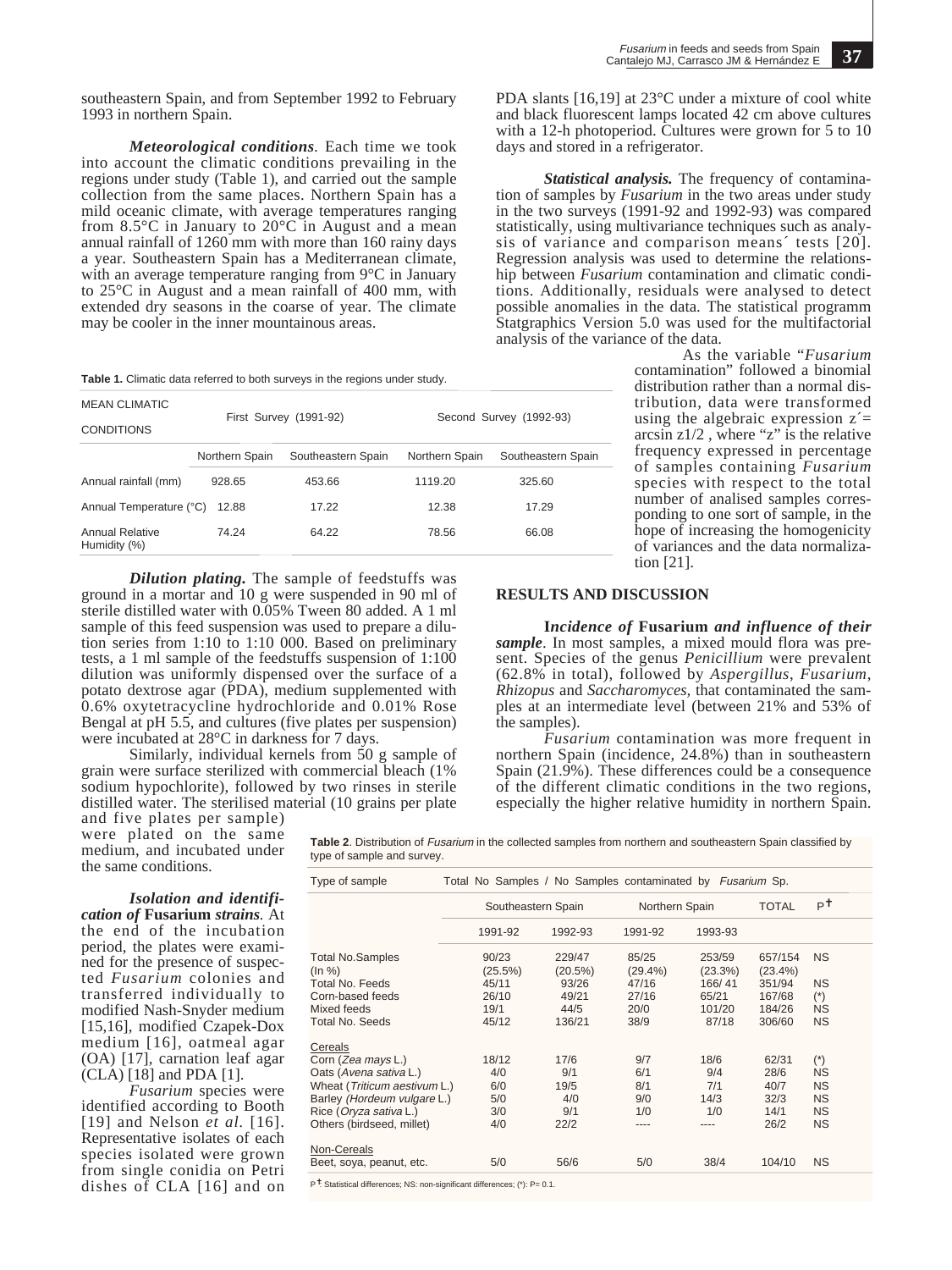However, another determining factor could be the storage conditions [22] whilst were not ideal in either area.

The frequency of *Fusarium* in about a quarter of the samples analysed appears contradictory to the much used classification of *Fusarium* as a field fungus, although Pelhate [23] suggested that *Fusarium* spp. could be classified as an intermediate group between field and storage fungi with the ability to grow at intermediate water availabilities.

Table 2 shows the distribution of *Fusarium* in samples. Altogether, 70.7% of *Fusarium* isolates came from maize or from maize-based feed samples. This high incidence in maize is in agreement with an earlier study of 116 maize samples collected from the 1980 corn crop in southeastern Spain [24].

*Identified species of* **Fusarium** *.* The species of *Fusarium* most frequently isolated from samples was *F. moniliforme*, which represented 92.2% of the 154 isolates obtained in both surveys (Table 3). This species is cosmopolitan and has been observed in all climatic regions of the world in association with a wide variety of crop plants [25]. The importance of this contamination must be considered in relation to its toxigenic potential.

cant association between *Fusarium* contamination and the three factors, sample, survey and region, was with sample type  $(p= 0.1)$  with maize and maize-based feeds being more frequently contaminated by *Fusarium* than other sample types (Table 2). The reason for this is likely to be the host range of F . moniliforme, which principally infects maize.

*Study of the influence of climatic conditions on the* **Fusarium** *contamination.* Climatic conditions analysed for their effect on *Fusarium* contamination included the annual average temperature, humidity and rainfall (Table 1).

A simple linear regression model was tested to determine whether there was any dependency (linear, multiplicative, exponential or inverse) between contamination by *Fusarium* and climatic conditions (temperature, relative humidity and annual average rainfall) during both surveys (1991-92 and 1992-93) and in either region, considering climatic conditions as an independent variable and *Fusarium* contamination as a dependent variable.

The correlation between climatic factors and fungal contamination was no statistically significant  $(p< 0.10)$ ; it was not possible to propose a model of beha-

In this study, 85% of maize and maize-based feeds were contaminated with *Fusarium,* mostly *F. moniliforme* (94.5% of isolates), in agreement with a previous study of feeds in Spain [26], in which the incidence of *F. moniliforme* was significantly higher in maize-based feeds (poultry feeds) than in mixed feeds, probably because this species is one of the principal fungi in maize crops worldwide [14] and it is able to produce fusarin C [27,28], fumonisin B1 [29], and other metabolites [14, 30] which may cause animal and human toxicoses.

*F. oxysporum* Schlecht was the second most prevalent species isolated, accounting

for 6.5% of total *Fusarium* isolates. Like *F. moniliforme*, this species was most frequently isolated from maize and maize-based feeds, in the first survey from northern Spain.

*F. oxysporum* is widely distributed in both temperate and tropical regions where it has been reported to be pathogenic to many crops [31].

According to Booth´s classification [19], *F. oxysporum* var. *redolens* differs from *F. oxysporum* in the size of macroconidia. Only one culture of this variety was isolated from maize collected in southeastern Spain during the second survey.

Also isolated, both from southeastern Spain in the second survey, were *Fusarium poae* (Peck) Wollenw. from earth-almond and *Fusarium sporotrichioides* Sherb from red sorghum. *F. poae* and *F. sporotrichioides* are both stable in culture and toxigenic  $[14,16]$ .

*Study of the frequency of contamination due to* **Fusarium** *in feeds and seeds.* A total of 657 samples of feeds and seeds, 175 from the first survey and 482 from the second were analysed statistically. The only signifi-

| Table 3. Main species of Fusarium isolated in feeds and seeds. |  |  |
|----------------------------------------------------------------|--|--|
|----------------------------------------------------------------|--|--|

| Type of<br>sample   | Fusarium species        |                          |                           |                            |                    |                         |                     |                     |                           |            |
|---------------------|-------------------------|--------------------------|---------------------------|----------------------------|--------------------|-------------------------|---------------------|---------------------|---------------------------|------------|
|                     | Fusarium moniliforme    |                          |                           |                            | Fusarium oxysporum |                         |                     |                     |                           |            |
| In $%$              | 1991-92                 |                          | 1992-93                   |                            | Total              | 1991-92                 |                     | 1992-93             |                           | Total      |
|                     | <b>NS</b><br>23<br>(50) | <b>SES</b><br>23<br>(50) | <b>NS</b><br>58<br>(60.4) | <b>SES</b><br>38<br>(39.6) | 142<br>(92.2)      | <b>NS</b><br>2<br>(100) | <b>SES</b><br>$---$ | <b>NS</b><br>(14.3) | <b>SES</b><br>6<br>(66.7) | 9<br>(6.5) |
| Maize & maize-      |                         |                          |                           |                            |                    |                         |                     |                     |                           |            |
| based feeds         | 21                      | 22                       | 26                        | 25                         | 94                 | 2                       |                     | 1                   | 1                         | 4          |
| Mixed feeds         |                         |                          | 20                        | 5                          | 26                 |                         |                     | ۰                   |                           |            |
| Wheat               |                         |                          |                           | 4                          | 6                  |                         |                     | ٠                   | 1                         |            |
| Oat                 |                         | ۰                        | 4                         |                            | 6                  |                         | ۰                   | ۰                   | ۰                         |            |
| Barley              |                         | ۰                        | 3                         | ---                        | 3                  |                         |                     | ۰                   |                           |            |
| Pulses              |                         | ۰                        | 4                         | ---                        | 4                  |                         | ۰                   | ٠                   | 2                         | 2          |
| Other cereals       |                         |                          |                           | 2                          | $\overline{2}$     |                         | ٠                   | ۰                   |                           |            |
| <b>Dried fruits</b> |                         |                          |                           | 1                          | 1                  |                         |                     | ٠                   | 1                         |            |

NS: North Spain; SE S: Southeastern Spain

viour for *Fusarium* in relation to the climatic conditions due to the lack of sufficient data.

Climatic conditions during the growing period of the crop sampled in the first survey in northern Spain were adequate for *Fusarium* infection, with greater than usual springtime rainfalls, which caused late and bad sowing and even floods. During the growing season before the second survey in northern Spain, rainfall was irregular and temperatures were constantly below the seasonal average, delaying crop growth. The high humidity caused many fungal diseases and subsequent storage problems.

By contrast, conditions were dry in southeastern Spain before the first survey and temperatures were high, decreasing *Fusarium* contamination. Similar climatic conditions occurred before the second survey.

One plausible explanation to these facts is that rainfall determines the availability of water for fungi, to allow them germinate spores, etc. If there is little rain (less than about 400 mm per year, as in southeastern Spain), growth rate of *Fusarium* may be decreased and spore germination may be delayed, and the production of